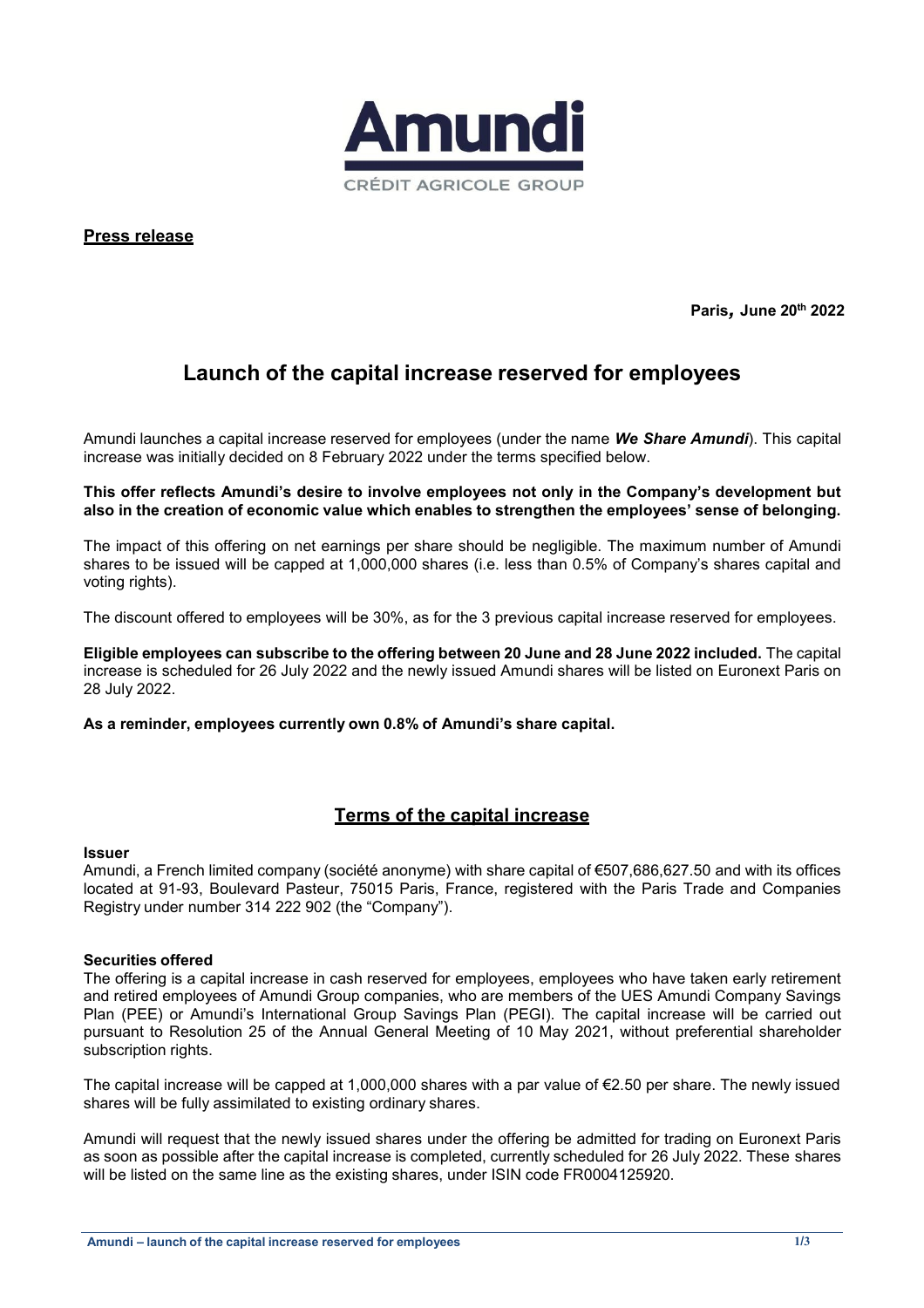#### **Terms of the 2022 offering**

*We Share Amundi* is being made available to employees in France and Amundi Group entities in the following countries: Austria, Czech Republic, Germany, Hong Kong, Ireland, Italy, Japan, Luxembourg, Malaysia, Singapore, Spain, Taiwan, United Kingdom and United States.

Employees of companies that are members of the PEE or PEGI, of at least three months of employment, whether consecutive or not, between 1 January 2021 and the last day of the subscription period, as well as retired employees in France who have kept assets in the PEE, are eligible to the 2022 offering.

**The subscription price is set at 36.39 euros.** This subscription price is the average of the share opening price over the 20 trading days between 23 May and 17 June 2022 (included), less a 30% discount.

**Eligible employees can subscribe to the offering between 20 June 2022 and 28 June 2022 included.**

Shares can be subscribed to via the FCPE (Employment Shareholding Fund) AMUNDI ACTIONNARIAT RELAIS 2022 or FCPE AMUNDI SHARES RELAIS 2022, with the exception of certain countries where shares will be subscribed to directly. Once the capital increase is completed, and following decisions by the funds' Supervisory Boards and the approval of the French Autorité des Marchés Financiers (AMF), the FCPE AMUNDI ACTIONNARIAT RELAIS 2022 will be merged into the FCPE AMUNDI ACTIONNARIAT, and the FCPE AMUNDI SHARES RELAIS 2022 will be merged into the FCPE AMUNDI SHARES.

The voting rights attached to the shares held via the Funds will be exercised by the Fund's Supervisory Board. The voting rights attached to the directly-held shares will be exercised by the subscribers.

The shares subscribed to under *We Share Amundi* will be subject to a five-year lock-up period, unless an early exit event occurs as described in the PEE or PEGI plan rules. Early exit events will be adjusted where applicable for certain countries.

An employee can invest up to a maximum of €40,000. This €40,000 cap is assessed on all the employee shareholding operations of the Crédit Agricole Group in which Amundi employees could participate in 2022. Employees may finance their subscription by making voluntary contributions to the plans, up to the annual cap on investments in employee savings plans which is set at 25% of their gross annual compensation. Members of the UES Amundi PEE are also entitled to use theirassets held in another specific fund of the PEE.

Should subscription requests exceed the maximum number of shares available under the offering, the smallest subscriptions will be fully honoured while the highest subscriptions will be subject to successive caps until all available shares are subscribed. In France, any caps on subscriptions will first be applied to portions of subscriptions financed by voluntary contributions, then on the subscriptions financed by the transfer of available assets held in another specific fund of the PEE and finally on the subscriptions financed by the transfer of unavailable assets held in another specific fund of the PEE.

#### **Disclaimer**

This press release is for information only and is not a solicitation to subscribe for Amundi shares.

*We Share Amundi* is strictly reserved to the eligible employees mentioned in this release and shall only be available in countries where such an offer has been registered with the competent local authorities, or the latter has been notified thereof, and/or following the approval of a prospectus by the competent local authorities, or if an exemption has been granted from the obligation to publish a prospectus or to register the offering with the authorities, or to notify the latter thereof.

More generally, *We Share Amundi* will only be available in countries where all required registration and/or notification procedures have been completed and the necessary authorisations obtained.

#### **Contact**

For any questions about *We Share Amundi*, eligible employees may contact their Head of Human Resources and visit the following website: [www.weshare.amundi.com](http://www.weshare.amundi.com/)